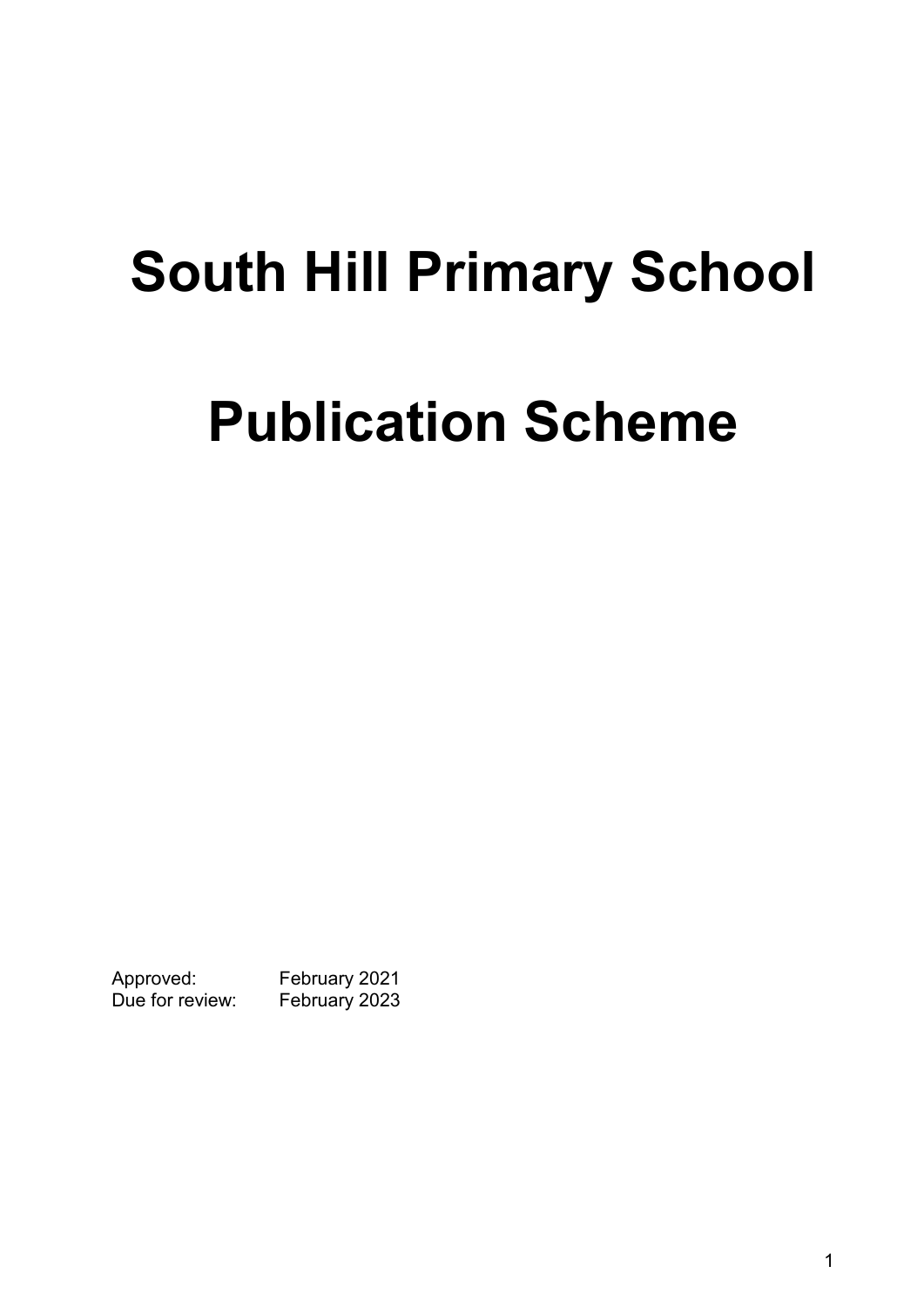#### **This is South Hill Primary School's Publication Scheme on information available under the Freedom of Information Act 2000**

*The governing body is responsible for maintenance of this scheme.*

#### **1. Introduction: what a publication scheme is and why it has been developed**

One of the aims of the Freedom of Information Act 2000 (which is referred to as FOIA in the rest of this document) is that public authorities, including all maintained schools, should be clear and proactive about the information they will make public.

The Publication Scheme sets out:

- The classes of information which we publish or intend to publish:
- The manner in which the information will be published; and
- Whether the information is available free of charge or on payment.

The school will make the information in this document available unless:

- we do not hold the information;
- the information is exempt under one of the FOI exemptions or Environmental Information Regulations (EIRs) exceptions, or its release is prohibited under another statute;
- the information is archived, out of date or otherwise inaccessible; or,
- it would be impractical or resource-intensive to prepare the material for routine release.

The scheme covers information already published and information which is to be published in the future. All information in our publication scheme is available for you either on our website to download and print off or in paper form.

Some information which we hold may not be made public, for example personal information.

This publication scheme conforms to the latest model scheme for schools approved by the Information Commissioner which can be found at https://ico.org.uk/media/fororganisations/documents/1153/model-publication-scheme.pdf.

We endeavour to make as much information as possible available online. The classes, below, provide links to information which is available. If any of the information is not available online, the scheme will explain how it can be accessed. We will continue to develop this scheme to increase the amount of information that can be accessed through it.

The school does not charge for information which is accessed on our website. However, we may pass on costs for reproducing information or providing it in alternative formats, and we do charge for some specialist information services.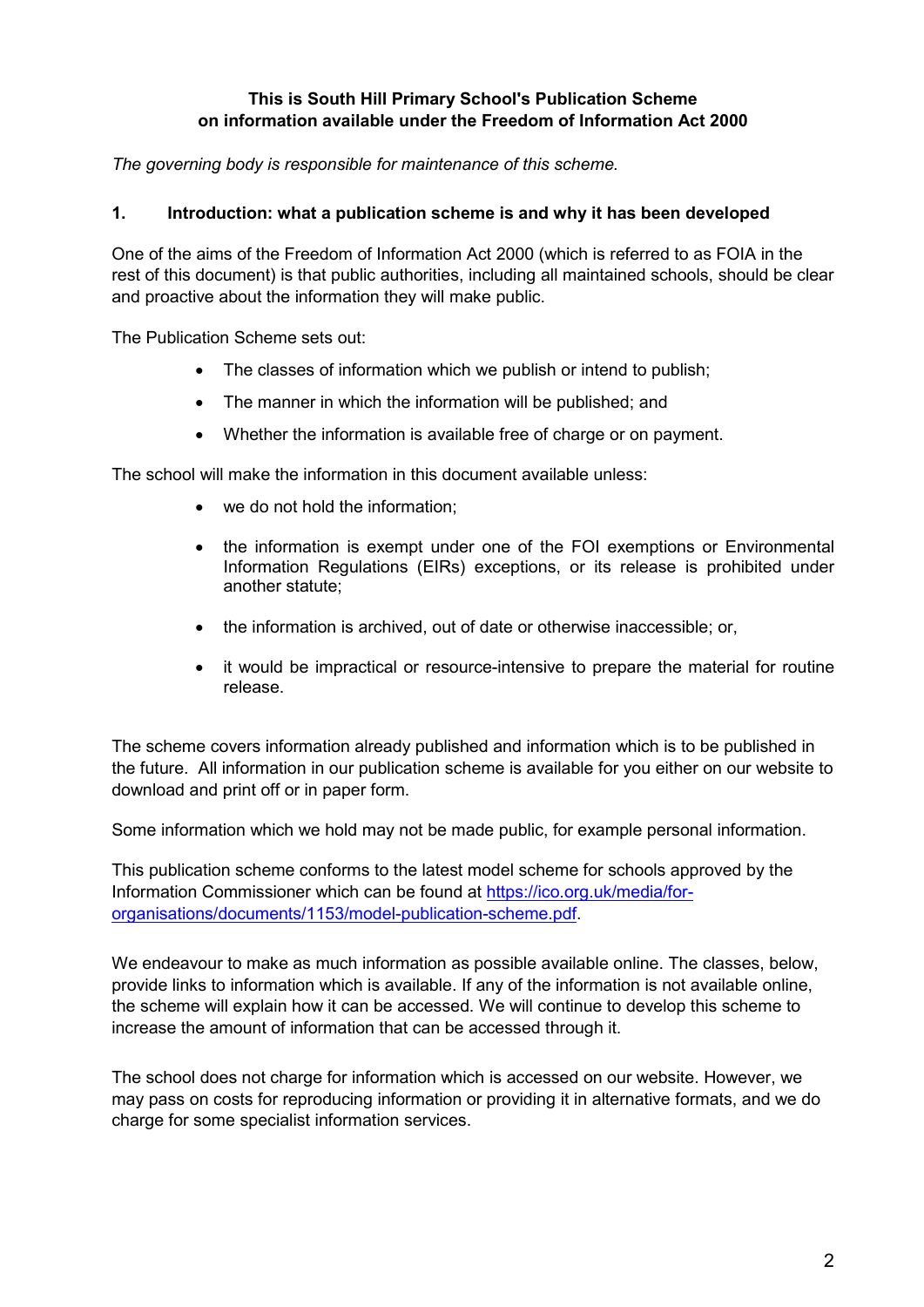### **2. How to request information**

If you require a paper version of any of the documents within the scheme, please contact the school by telephone, email, fax or letter. Contact details are set out below. In addition some of the documents may be downloaded from our website: http://www.southhill.herts.sch.uk/

Email: admin@southhill.herts.sch.uk

Tel: 01442 402127

Contact Address: South Hill Primary School, Heath Lane, Hemel Hempstead, HP1 1TT

To help us process your request quickly, please clearly mark any correspondence **"PUBLICATION SCHEME REQUEST**" (in CAPITALS please)

If the information you're looking for isn't available via the scheme and isn't on our website, you can still contact the school to ask if we have it.

#### **3. Paying for information**

Information published on our website is free, although you may incur costs from your Internet service provider. If you don't have Internet access, you can access our website using a local library or an Internet café.

Single copies of information covered by this publication are provided free unless stated otherwise in section 4. If your request means that we have to do a lot of photocopying or printing, or pay a large postage charge, or is for a priced item such as some printed publications or videos we will let you know the cost before fulfilling your request. Where there is a charge this will be indicated by a £ sign under 'Cost'.

#### **4. Classes of Information Currently Published**

| Information to be published                                                                                                                          | How the information can<br>be obtained                                      | Cost |
|------------------------------------------------------------------------------------------------------------------------------------------------------|-----------------------------------------------------------------------------|------|
| Class 1 - Who we are and what we do                                                                                                                  |                                                                             |      |
| Instrument of Government                                                                                                                             | Hard copy from the school                                                   |      |
| School prospectus<br>٠<br>Details of the Governing Body<br>٠<br>School session times and term dates<br>Location and contact information<br>$\bullet$ | School website or hard copy<br>from the school<br>$\mathbf{u}$              |      |
| Class 2 - What we spend and how we spend it                                                                                                          |                                                                             |      |
| Annual budget plan and financial statements<br>$\bullet$<br>Capital funding<br>Financial audit reports<br>Governors' allowances                      | All items in this section are<br>available in hard copy from<br>the school. | £    |
| Class 3 - What our priorities are and how we are<br>doing                                                                                            |                                                                             |      |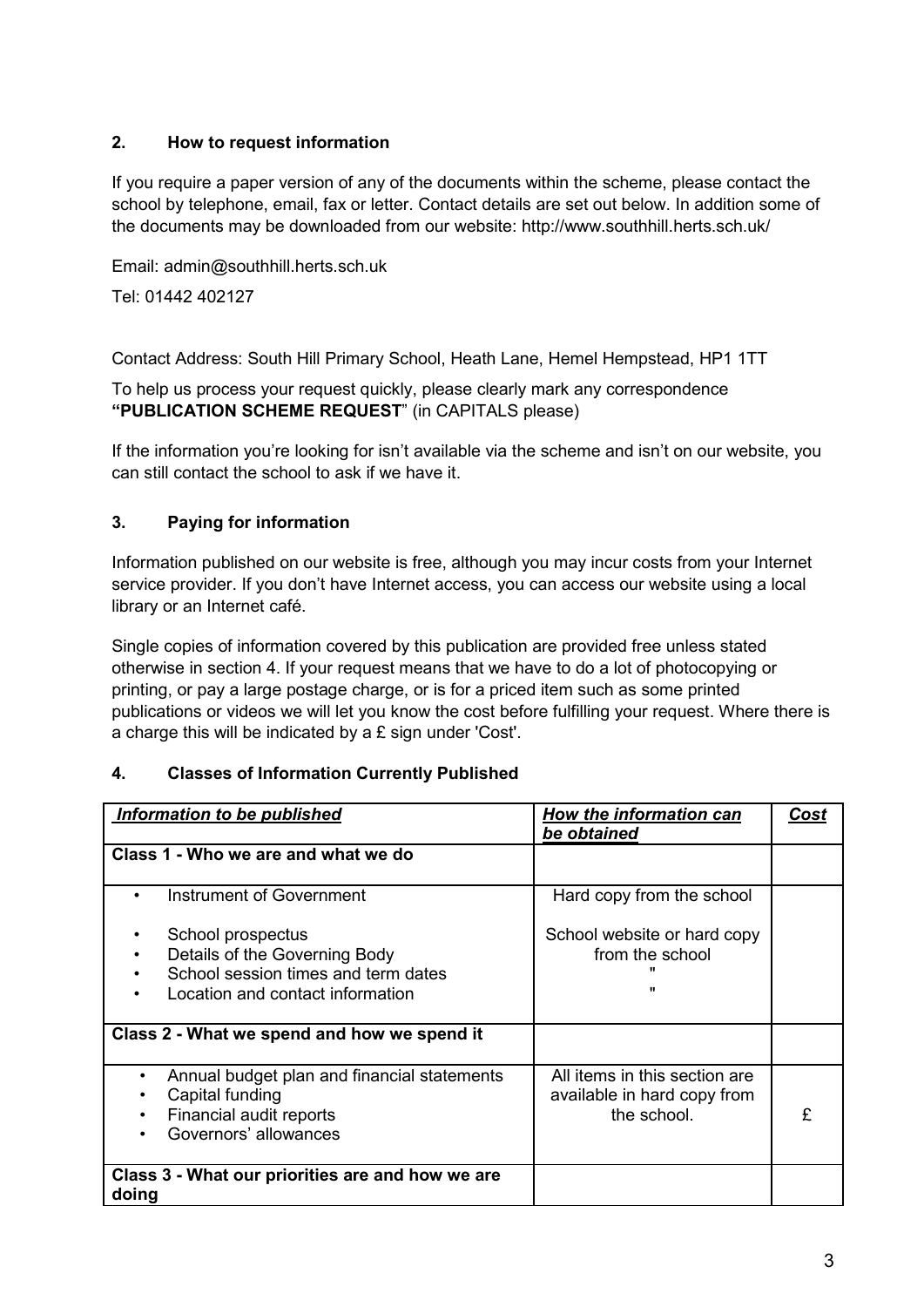| <b>Information to be published</b>                                                                                                                                                                                       | <b>How the information can</b><br>be obtained                                                       | <b>Cost</b> |
|--------------------------------------------------------------------------------------------------------------------------------------------------------------------------------------------------------------------------|-----------------------------------------------------------------------------------------------------|-------------|
|                                                                                                                                                                                                                          |                                                                                                     |             |
| Latest Ofsted report<br>$\bullet$<br><b>School Performance Data</b>                                                                                                                                                      | School website or hard copy<br>from the school                                                      |             |
| School Improvement Plan<br>Post-Ofsted Action Plan<br><b>Staff Appraisal Policies</b><br>School's future plans                                                                                                           | Hard copy from the school<br>$\pmb{\mathsf{H}}$                                                     | £           |
| Class 4 - How we make decisions                                                                                                                                                                                          |                                                                                                     |             |
| Admissions arrangements<br>$\bullet$<br>Minutes of meetings of the governing body and<br>its committees                                                                                                                  | School website or hard copy<br>from the school<br>$\mathbf{u}$                                      |             |
| <b>Class 5 - Our policies and procedures</b>                                                                                                                                                                             | (hard copy and/or website)                                                                          |             |
| School policies                                                                                                                                                                                                          | Some are available on the<br>school website others are<br>available in hard copy from<br>the school |             |
| Records management and personal data<br>policies                                                                                                                                                                         | Hard copy from the school                                                                           |             |
| <b>Class 6 - Lists and registers</b>                                                                                                                                                                                     |                                                                                                     |             |
| Curriculum circulars and statutory<br>$\bullet$<br>instruments<br>Disclosure logs<br>Asset register<br>Any information the school is currently legally<br>required to hold in publicly available<br>registers.           | Hard copy from the school                                                                           | £           |
| Class 7 - The services we offer                                                                                                                                                                                          |                                                                                                     |             |
| Extra-curricular activities<br>$\bullet$<br>Out of school clubs<br>School publications<br>Services for which the school is entitled to<br>recover a fee, together with those fees<br>Leaflets, booklets and newsletters. | Some are available on the<br>school website others are<br>available in hard copy from<br>the school | £<br>£      |

#### **7. Feedback and Complaints**

We welcome any comments or suggestions you may have about the scheme. If you want to make any comments about this publication scheme or if you require further assistance or wish to make a complaint then initially this should be addressed to the Headteacher at the school.

If you are not satisfied with the assistance that you get or if we have not been able to resolve your complaint and you feel that a formal complaint needs to be made then this should be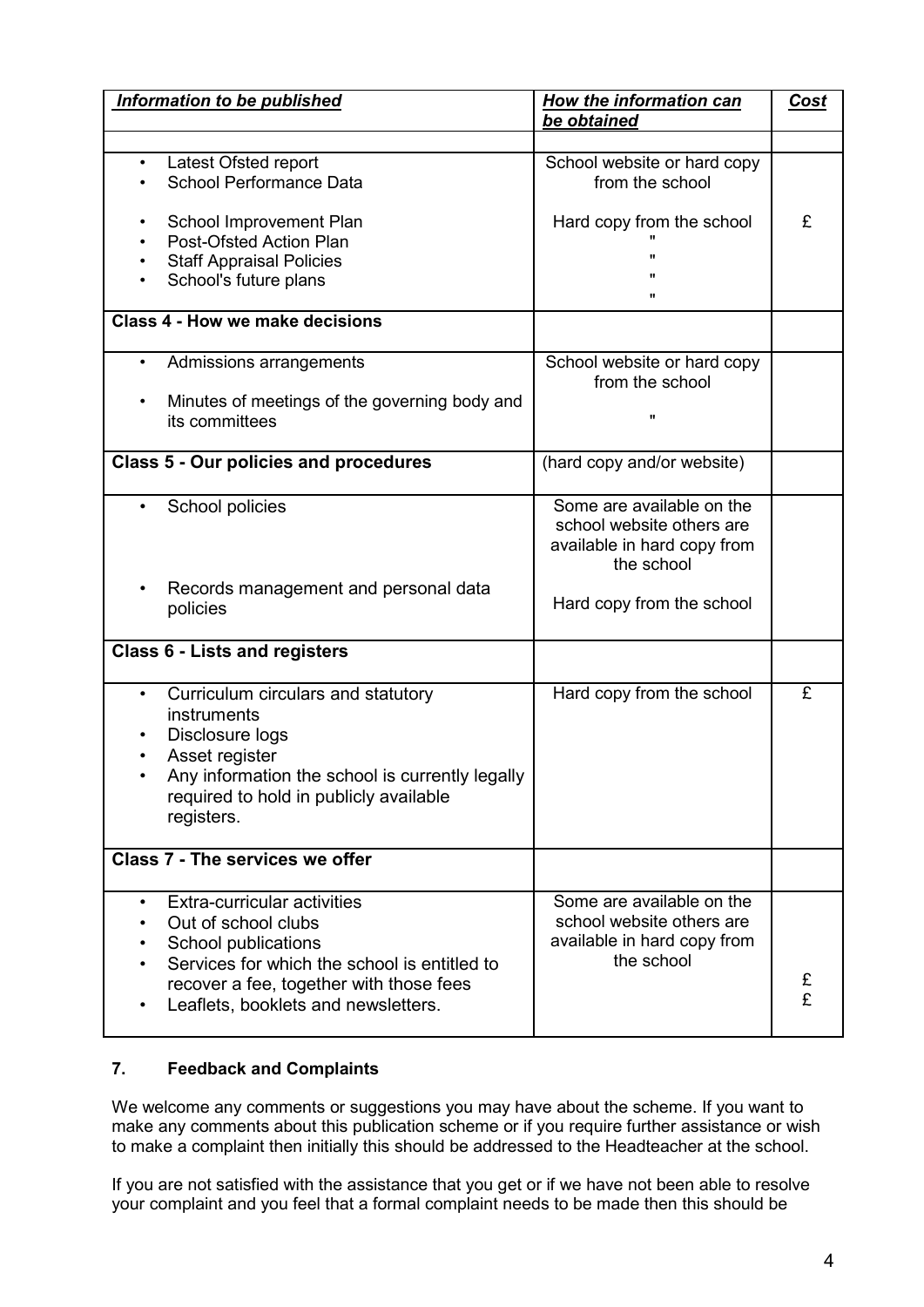addressed to the Information Commissioner's Office. This is the organisation that ensures compliance with the Freedom of Information Act 2000 and that deals with formal complaints. They can be contacted at:

#### *Information Commissioner, Wycliffe House, Water Lane, Wilmslow, Cheshire, SK9 5AF*

*or* 

**Enquiry/Information Line: 0303 123 1113** 

**E Mail: publications@ic-foi.demon.co.uk.** 

**Website: www.ico.gov.uk**